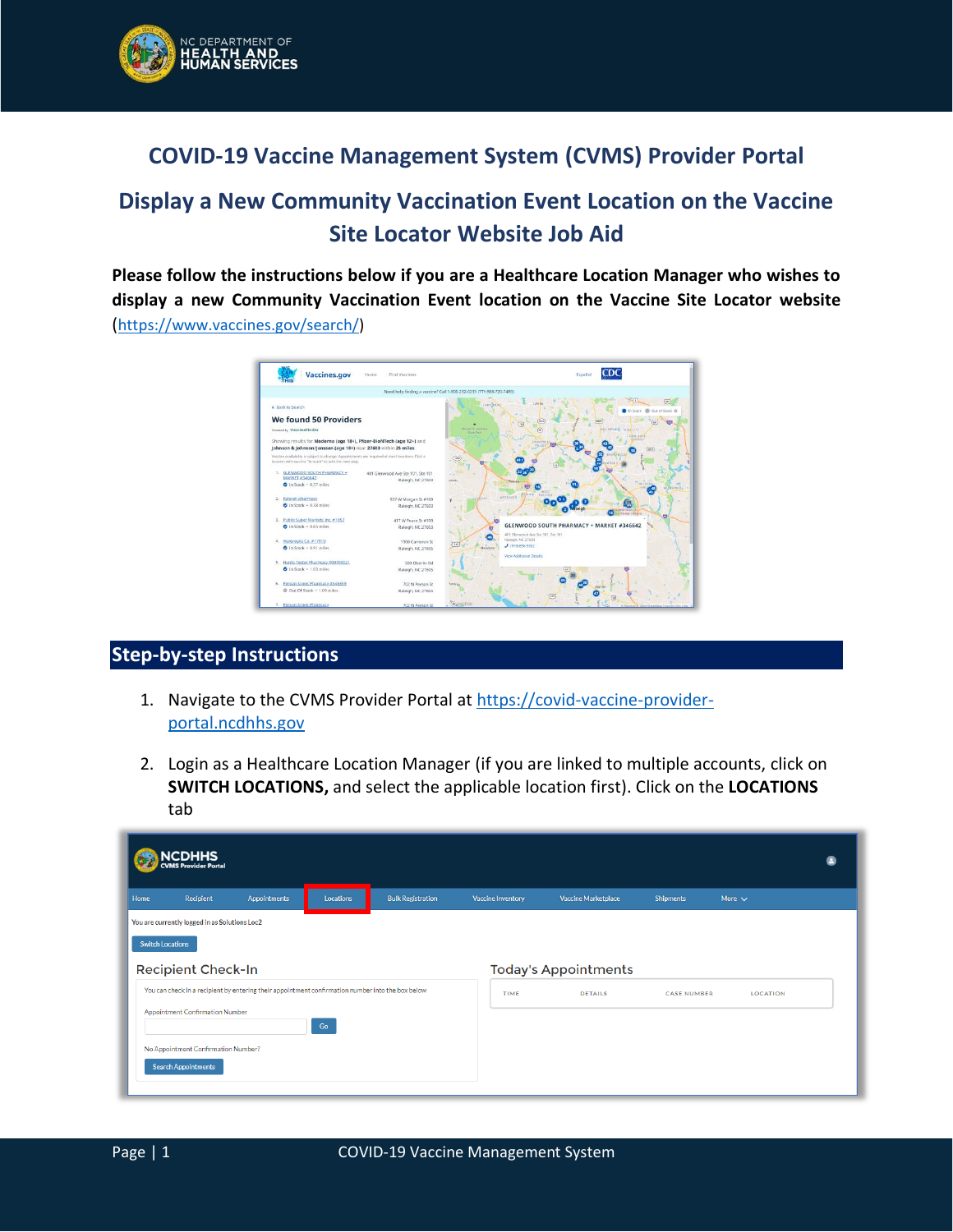

3. Click the **NEW** button

| Home                              | <b>Recipient</b> |              | Appointments   | Locations         |              | <b>Bulk Registration</b>                                                                 | <b>Vaccine Inventory</b> | Vaccine Marketplace | <b>Shipments</b> |                        | More $\sim$                            |                         |
|-----------------------------------|------------------|--------------|----------------|-------------------|--------------|------------------------------------------------------------------------------------------|--------------------------|---------------------|------------------|------------------------|----------------------------------------|-------------------------|
| Filter by Name                    |                  |              |                | Filter by Address |              |                                                                                          | Filter by Start Date     | 齒                   |                  | Filter by Closing Date | <b>Enable Scheduling</b><br><b>New</b> | 齒                       |
| $\bullet$<br><b>Location Name</b> |                  | $\checkmark$ | Account        |                   | $\checkmark$ | Address                                                                                  | $\checkmark$             | Start Date          |                  | <b>Closing Date</b>    |                                        |                         |
| <b>Test Event</b>                 |                  |              | Solutions Loc3 |                   |              | 419 Cross Creek Mall Suite 12345.<br>Fayetteville, North Carolina 28303 222-<br>333-4444 |                          |                     |                  |                        |                                        | $\overline{\mathbf{v}}$ |
| Solutions Loc1                    |                  |              | Solutions Loc1 |                   |              | Test, Test, North Carolina 28200<br>3457465789                                           |                          | 03/29/2021          |                  | 04/04/2037             |                                        | $\overline{\mathbf{v}}$ |
| Solutions Location 1              |                  |              | Solutions Loc1 |                   |              | 1 Happy Street, Morrisville, North Carolina<br>27560 9194445555                          |                          | 03/29/2021          |                  | 12/31/2021             |                                        | $\overline{\mathbf{v}}$ |
| Solution Loc2                     |                  |              | Solutions Loc2 |                   |              | 2110 Blue Ridge Road, Raleigh, North<br>Carolina 27606 222-333-444                       |                          | 03/31/2021          |                  |                        |                                        | $\overline{\textbf{v}}$ |

- 4. Complete the **Top** section
	- **Location Name -** The name that will appear on the Vaccine Site Locator website
	- **Account -** The name of the location account as it appears in CVMS
	- **Event Type -** Set your event type to Short-Term Community Event if a vaccine event will be organized only a few times at that location or Long-Term Community Event if multiple times

|                          | New Location: Pop-Up Locations |  |
|--------------------------|--------------------------------|--|
| Information              |                                |  |
| * Location Name          | *Account                       |  |
|                          | Search Accounts                |  |
|                          |                                |  |
| *Event Type <sup>1</sup> |                                |  |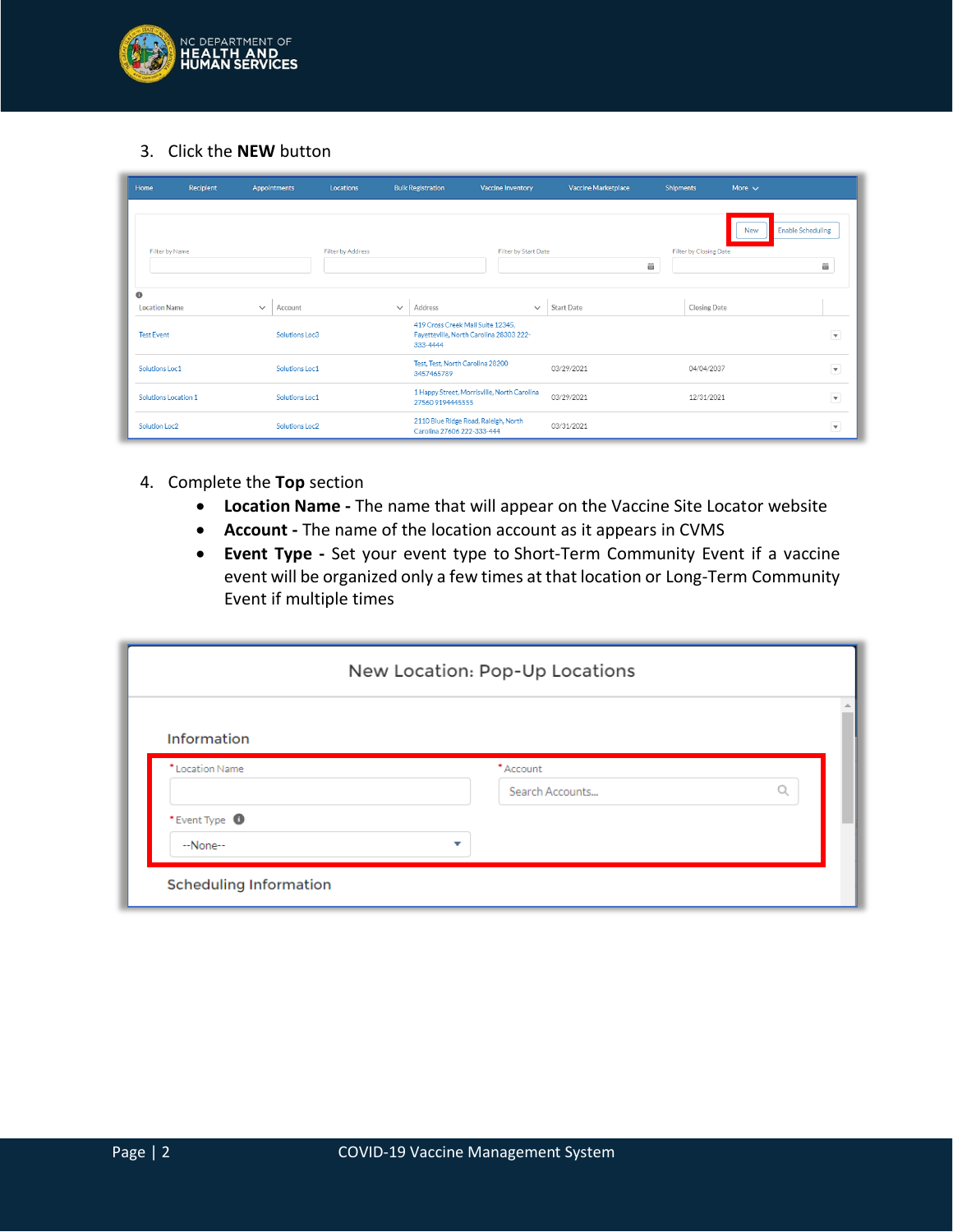

- 5. Complete the **Scheduling Information** section
	- **Display on Vaccine Site Locator –** "Yes" must be entered in this field for the Community Vaccination Event to appear on the Vaccine Site Locator website [\(https://Vaccines.gov\)](https://vaccines.gov/)
	- **Appointment Phone -** The number for recipients to call with questions about appointment scheduling for the Community Vaccination Event (must be valid format)
	- **Appointment Scheduling Website -** If you are using your own non-CVMS scheduling tool, enter the public facing website address where people can schedule appointments or learn how to get vaccinated at your Community Vaccination Event location
	- **Provider Website (optional) –** Where recipients can go to find more information about the vaccination location

**Note:** You must enter either a valid Appointment Phone, or a valid Appointment Scheduling Website if you are not using CVMS Scheduling. You may enter both an Appointment Phone and an Appointment Scheduling website if applicable.

| <b>Scheduling Information</b>     |        |                                |  |
|-----------------------------------|--------|--------------------------------|--|
| Display on Vaccine Site Locator @ |        | Appointment Scheduling Website |  |
| Yes                               |        | ▼                              |  |
| Appointment Phone <sup>1</sup>    |        | Provider Website               |  |
|                                   |        |                                |  |
| <b>Available Vaccine Brands</b>   |        |                                |  |
|                                   |        |                                |  |
| Available                         | Chosen |                                |  |
| Janssen Products, LP              | Þ      |                                |  |
|                                   |        |                                |  |
| Moderna US, Inc.                  | ◀      |                                |  |

- 6. Select the **Vaccine Brands** in the Available window and click the Arrow **button to list them in** the Chosen window
	- **Available Vaccine Brands –** Update the Available Vaccine Brands field to identify which COVID-19 vaccine product brands will be administered during the Community Vaccination Event. At least one brand must be selected to save the location. If no vaccine brand is selected, an error message will appear.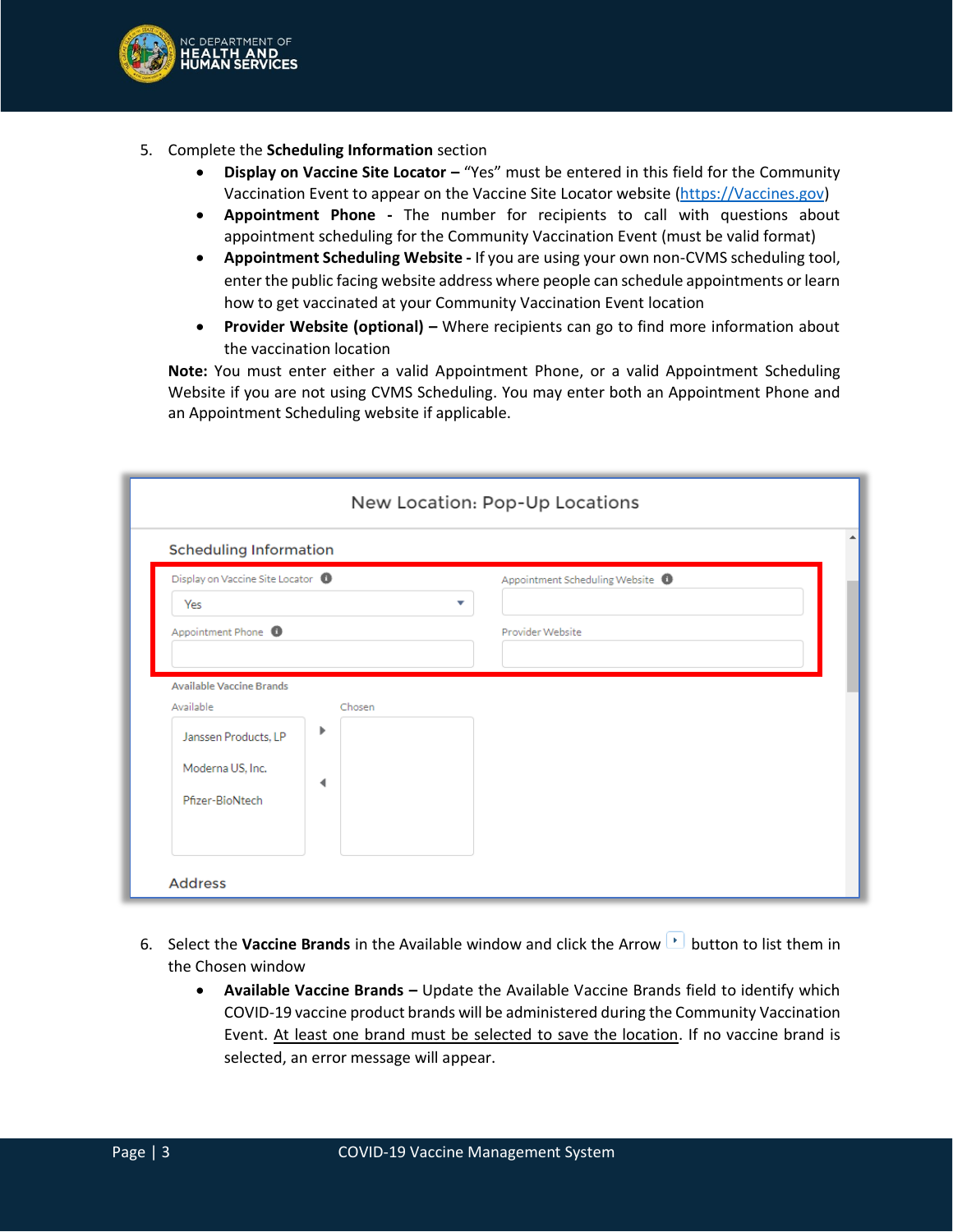

| <b>Scheduling Information</b>                                         |                                |
|-----------------------------------------------------------------------|--------------------------------|
| Display on Vaccine Site Locator @                                     | Appointment Scheduling Website |
| Yes                                                                   | ▼                              |
| Appointment Phone <sup>6</sup>                                        | Provider Website               |
| Available<br>Chosen<br>Þ.<br>Janssen Products, LP<br>Moderna US, Inc. |                                |

7. Enter the **ADDRESS** for the location where recipients will go to receive their COVID-19 vaccine for the Community Vaccination Event

|                              | New Location: Pop-Up Locations |   |
|------------------------------|--------------------------------|---|
|                              |                                |   |
| <b>Address</b>               |                                |   |
| *Street Address <sup>1</sup> | Street Address 2               |   |
|                              |                                |   |
| *City                        | *County                        |   |
|                              | $-None-$                       | ▽ |
| *State                       | * Postal Code                  |   |
| $-None-$                     | v                              |   |
|                              |                                |   |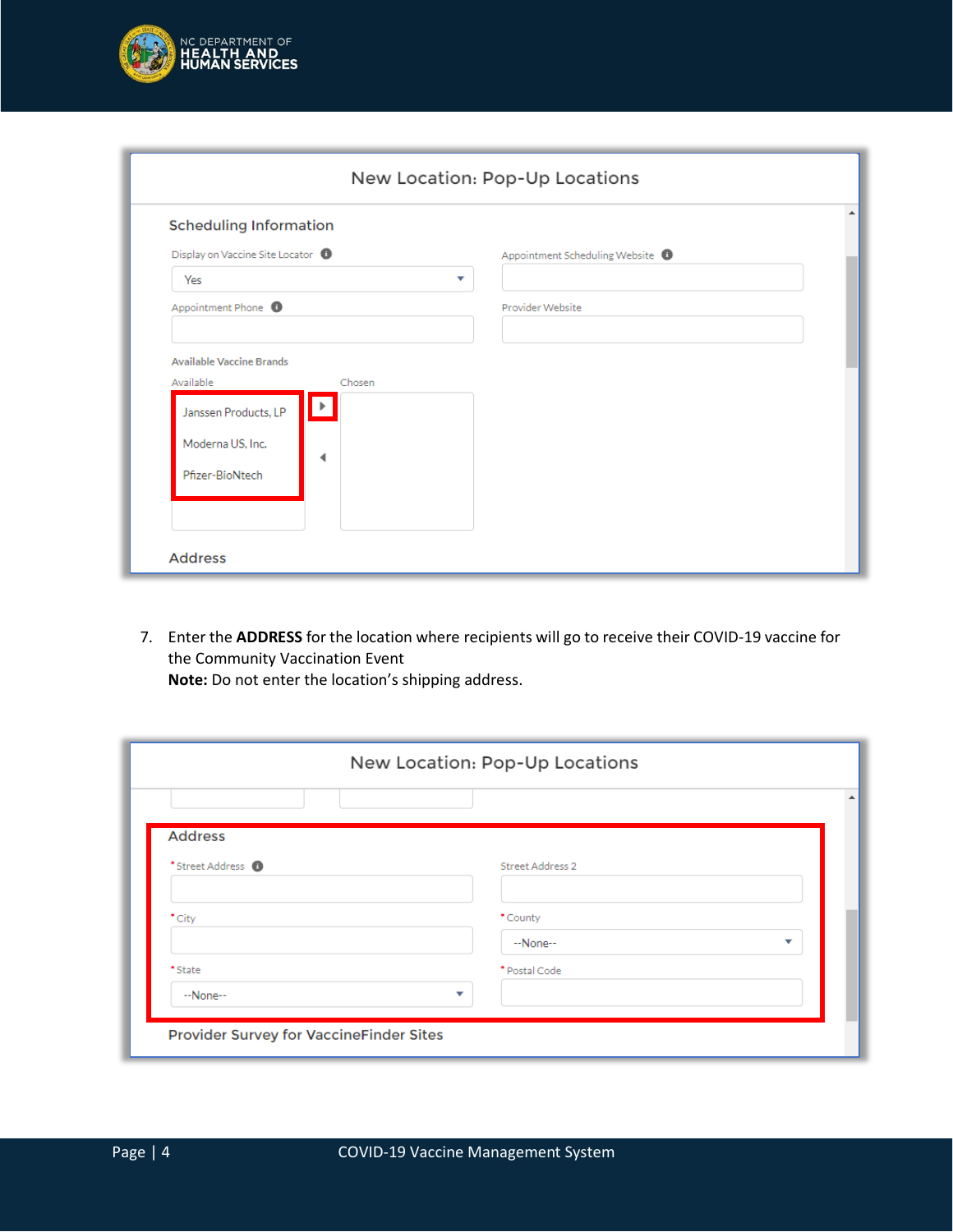

8. Complete the **PROVIDER SURVEY** for your location (optional)

| Provider Survey for VaccineFinder Sites<br>Do you accept insurance? | Do you accept walk-ins?                 |   |
|---------------------------------------------------------------------|-----------------------------------------|---|
| No                                                                  | ▼<br>$-None-$                           | v |
| Provide Support for Non-English Speaker?                            | Are you providing in-home vaccinations? |   |
| <b>No</b>                                                           | v<br>No                                 | ▼ |
| Participant Name <sup>1</sup>                                       | Participant Email <sup>0</sup>          |   |
|                                                                     |                                         |   |

9. Select the **LANGUAGES** that you support at your location (optional)

| Language                               |        |  |
|----------------------------------------|--------|--|
| Supporting Languages <sup>1</sup>      |        |  |
| Available                              | Chosen |  |
| English                                |        |  |
| Spanish                                |        |  |
| French                                 | ◀      |  |
| Chinese                                |        |  |
| Portuguese                             |        |  |
| German                                 |        |  |
| Japanese                               |        |  |
| Korean                                 |        |  |
| Arabic                                 |        |  |
| Hindi                                  |        |  |
| If Other, Enter Supporting Language(s) |        |  |
|                                        |        |  |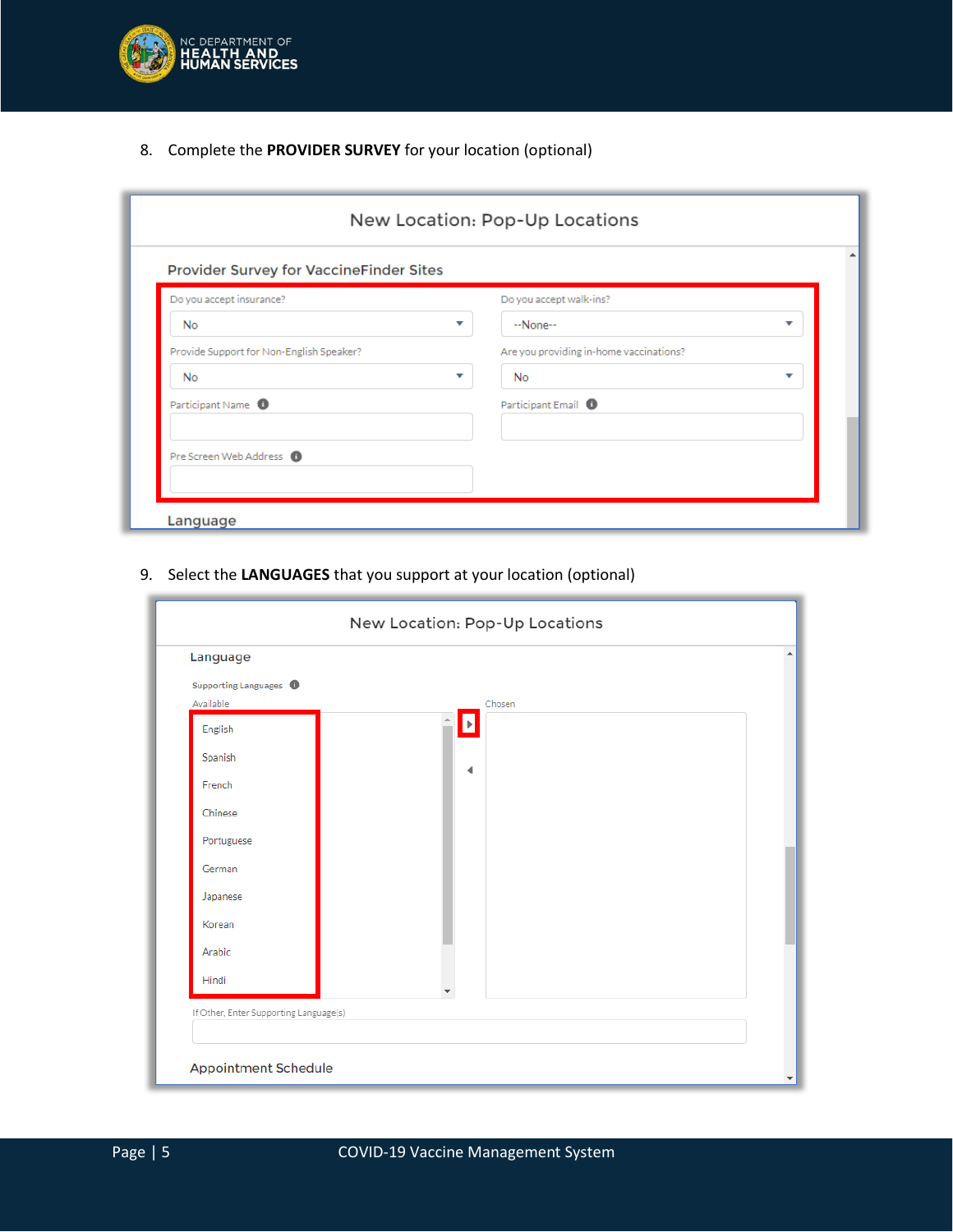

#### 10. Enter the location's **opening hours** for each day of the week (optional)

| <b>Appointment Schedule</b>                                                                                                                            |                    |                          |
|--------------------------------------------------------------------------------------------------------------------------------------------------------|--------------------|--------------------------|
| Appointment Schedule Instructions<br>Please indicate between what hours your provider location<br>offers vaccine appointments for each day of the week |                    |                          |
| Monday Start Time                                                                                                                                      | Monday End Time    |                          |
| --None--<br>▼                                                                                                                                          | --None--           |                          |
| Tuesday Start Time                                                                                                                                     | Tuesday End Time   |                          |
| --None--<br>▼                                                                                                                                          | --None--           | ▼                        |
| Wednesday Start Time                                                                                                                                   | Wednesday End Time |                          |
| --None--<br>▼                                                                                                                                          | --None--           | ▼                        |
| Thursday Start Time                                                                                                                                    | Thursday End Time  |                          |
| --None--<br>v                                                                                                                                          | --None--           | $\overline{\phantom{a}}$ |
| Friday Start Time                                                                                                                                      | Friday End Time    |                          |
| $-None-$<br>v                                                                                                                                          | $-None-$           | v                        |
| Saturday Start Time                                                                                                                                    | Saturday End Time  |                          |
| ▼<br>--None--                                                                                                                                          | --None--           | v                        |
| Sunday Start Time                                                                                                                                      | Sunday End Time    |                          |
| --None--<br>▼                                                                                                                                          | --None--           |                          |

#### 11. **If this location is not using the scheduling feature in CVMS, skip this step.** Enter the **Scheduling Dates** for the location

- **CVMS Scheduling –** Be sure to check this box if you will use the scheduling feature in CVMS for this Community Vaccination Event location.
- **Start Date** The first date for which recipients can book an appointment
- **Closing Date**  The last date for which recipients can book an appointment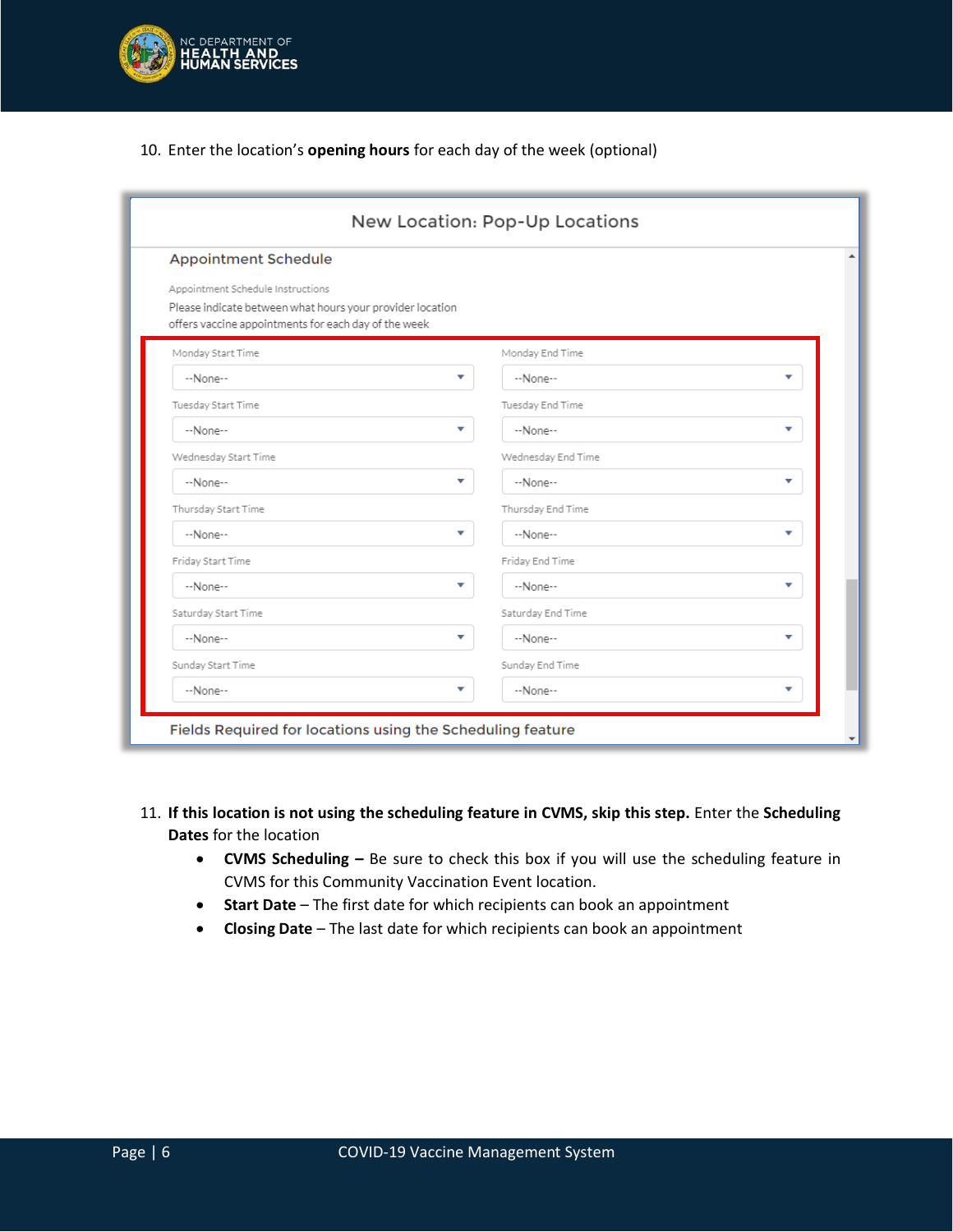

| CVMS Scheduling <sup>O</sup> |   |  |  |  |
|------------------------------|---|--|--|--|
| Start Date <sup>O</sup>      |   |  |  |  |
|                              | 苗 |  |  |  |
| Closing Date <sup>1</sup>    |   |  |  |  |
|                              | 茴 |  |  |  |
|                              |   |  |  |  |

12. Review the Community Vaccination Event location's information, and click **SAVE**

| $\cdots$ |                        |  |
|----------|------------------------|--|
|          | Cancel Save & New Save |  |

#### A success notification will appear across the top of the page

| NCDHHS<br>CVMS Provider Portal                                    | $\bullet$           |           | Location "Saturday Health Care" was created. | $[\overline{\bm{\times}}]$ |             |
|-------------------------------------------------------------------|---------------------|-----------|----------------------------------------------|----------------------------|-------------|
| Home<br><b>Recipient</b>                                          | <b>Appointments</b> | Locations | <b>Bulk Registration</b>                     | <b>Vaccine Inventory</b>   | More $\vee$ |
| Location<br><b>Saturday Health Care</b>                           |                     |           |                                              |                            | Edit        |
| <b>Details</b><br>Related<br>Availability<br><b>Incation Name</b> |                     |           |                                              |                            |             |

13. Review your Community Vaccination Event location on the Vaccine Site Locator website [\(https://Vaccines.gov\)](https://vaccines.gov/).

**Note:** It may take up to 7 days for updates to be displayed on the Vaccine Site Locator website. Contact th[e CVMS Help Desk](https://ncgov.servicenowservices.com/csm_vaccine) if you need assistance in correcting location information displayed on Vaccines.gov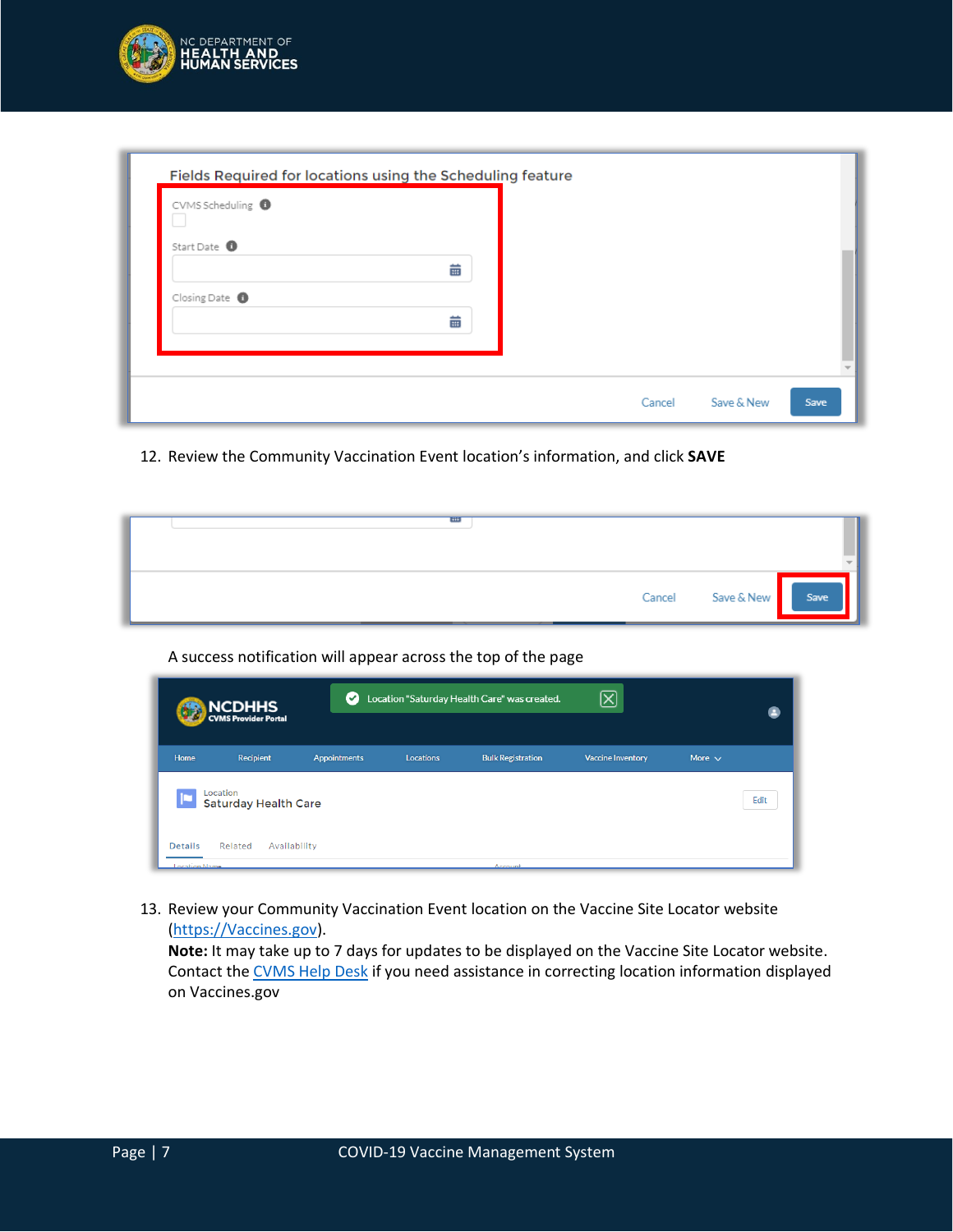

| <b>Vaccines.gov</b><br>Home                                                                                                                                                                                                        | Find Vaccines                                                       |                                                                         | Español                                                                                                                                                                                                                            | rn           |
|------------------------------------------------------------------------------------------------------------------------------------------------------------------------------------------------------------------------------------|---------------------------------------------------------------------|-------------------------------------------------------------------------|------------------------------------------------------------------------------------------------------------------------------------------------------------------------------------------------------------------------------------|--------------|
|                                                                                                                                                                                                                                    | Need help finding a vaccine? Call 1-800-232-0233 (TTY 888-720-7489) |                                                                         |                                                                                                                                                                                                                                    |              |
| + Back to Search Results                                                                                                                                                                                                           |                                                                     |                                                                         |                                                                                                                                                                                                                                    |              |
| Walgreens Co. #19175<br>2462 Wycliff Rd<br>Raleigh, NC 27607<br>Find out if you can get a COVID-19 vaccine at this location.<br>Check appointment availability<br>R Get a free Lift/Utier<br>J 919-781-4070<br><b>O</b> Directions | Fewerativ VaccineFinder                                             | $\overline{\partial}$<br>×<br>ì<br>o<br>$_{\rm H}$<br>Outside<br>Om top | Casara Ci<br><b>Navio Mariota</b><br>Mannister<br>Natio Mariette<br><b>Health artists</b><br>O's kins Tares<br>e<br>Lake Boona True<br><b>Stand Cross Stampedy</b><br><b>Second</b><br>C. Masbox T. CountineerMas Promise this map | - Germi Free |
| <b>COVID-19 Vaccines at This Location</b>                                                                                                                                                                                          |                                                                     |                                                                         |                                                                                                                                                                                                                                    |              |
| Moderna lage 18+)                                                                                                                                                                                                                  | <b>O</b> In Stock                                                   |                                                                         |                                                                                                                                                                                                                                    |              |
| Pfizer-BioNTech (age 12+)                                                                                                                                                                                                          | C Out Of Stock                                                      |                                                                         |                                                                                                                                                                                                                                    |              |
| Johnson & Johnson Ganssen (age 18+)                                                                                                                                                                                                | <b>O</b> In Stock                                                   |                                                                         |                                                                                                                                                                                                                                    |              |
| Last updated: 5 hours ago.                                                                                                                                                                                                         |                                                                     |                                                                         |                                                                                                                                                                                                                                    |              |
| <b>More Details</b>                                                                                                                                                                                                                |                                                                     |                                                                         |                                                                                                                                                                                                                                    |              |
|                                                                                                                                                                                                                                    | Website <sup>12</sup>                                               |                                                                         |                                                                                                                                                                                                                                    |              |

14. Once the Community Vaccination Event is over, select **NO** in the **DISPLAY ON VACCINE SITE LOCATOR** field and click **SAVE** to remove the location from being displayed to the public

| * Location Name                                |        |                                     | *Account                       |
|------------------------------------------------|--------|-------------------------------------|--------------------------------|
| <b>Test Event</b>                              |        |                                     | Solutions Loc3<br>$\times$     |
| * Event Type <sup>1</sup>                      |        |                                     |                                |
| <b>Short Term Community Event</b>              |        | ▼                                   |                                |
| Display on Vaccine Site Locator @<br><b>No</b> |        |                                     | Appointment Scheduling Website |
| Appointment Phone                              |        |                                     | Provider Website               |
| 222-333-4444                                   |        |                                     |                                |
| <b>Available Vaccine Brands</b>                |        |                                     |                                |
| Available                                      |        | Chosen                              |                                |
| Janssen Products, LP                           | Þ<br>◀ | Moderna US, Inc.<br>Pfizer-BioNtech |                                |
|                                                |        |                                     |                                |